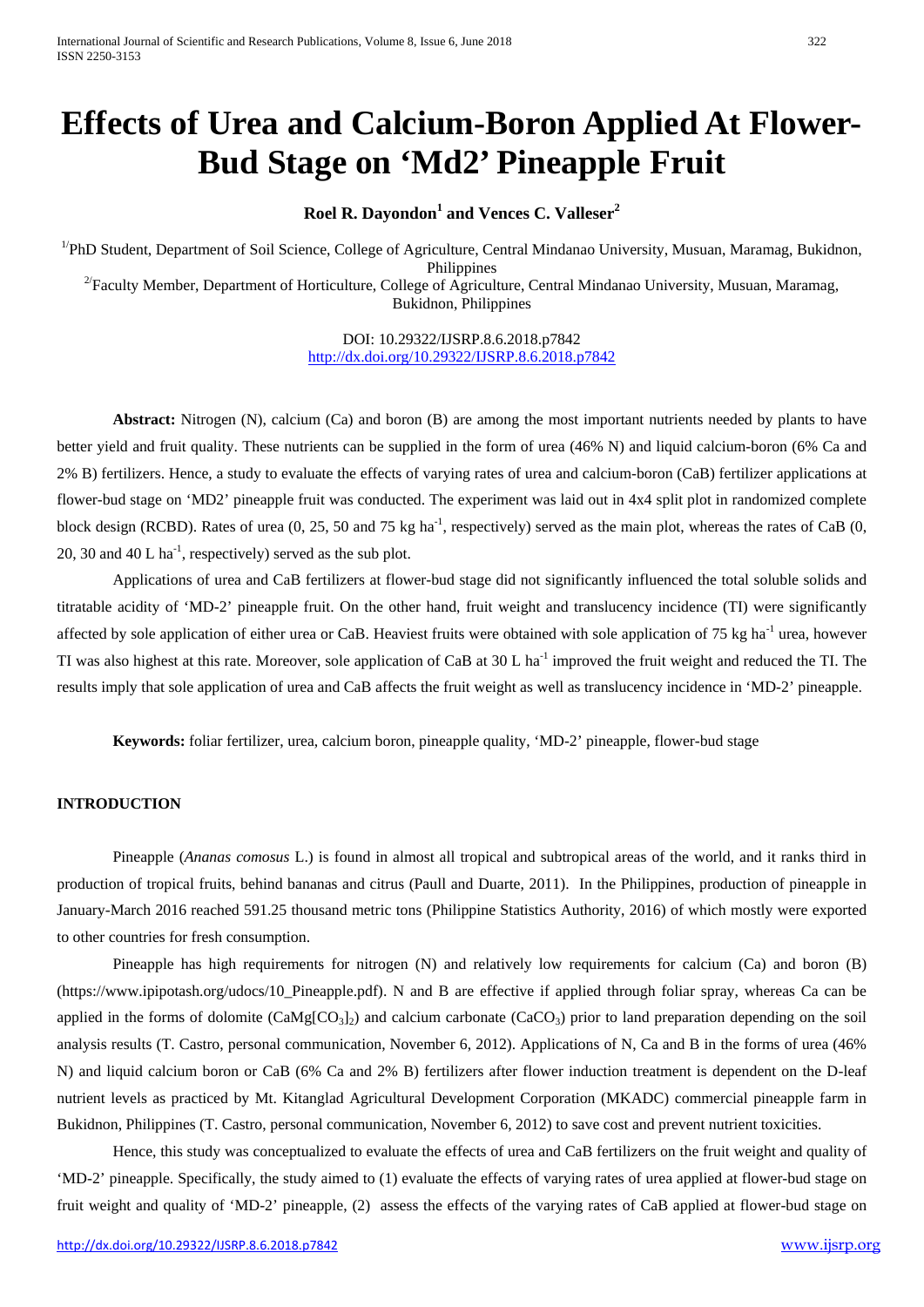fruit weight and quality of 'MD-2' pineapple, (3) determine the optimum rate of urea and CaB fertilizers applied at flower-bud stage on fruit weight and quality of 'MD-2' pineapple and (4) identify the best treatment combination that will improve the fruit weight and quality of 'MD-2' pineapple.

# **MATERIALS AND METHODS**

The experiment was conducted on April 2012 to October 2012 at Mt. Kitanglad Agricultural Development Corporation (MKADC), Valencia City, Bukidnon, Philippines. The experimental site had an elevation of 500 meters above sea level with average daily temperature ranging from 22°C to 32°C.

The study was super-imposed on May 15, 2012 (45 days after flower induction treatment or flower-bud stage) at MKADC commercial field with existing pineapple plants with uniform growth and no plant mortality incidence. The experiment was arranged in a 4 x 4 split plot in a randomized complete block design (RCBD). The main plot consisted of four rates (0, 25, 50) and 75 kg ha<sup>-1</sup>, respectively) of urea fertilizer whereas the four liquid CaB fertilizer rates  $(0, 20, 30$  and  $40$  L ha<sup>-1</sup>, respectively) comprised the sub plot as shown on Table 1.

| Treatments and treatment combinations<br>Table 1.     |                                                                                           |                                        |                                 |
|-------------------------------------------------------|-------------------------------------------------------------------------------------------|----------------------------------------|---------------------------------|
| RATE OF UREA,<br>$kg$ ha <sup>-1</sup><br>(Main plot) | CALCIUM BORON<br><b>RATE</b><br>OF<br>LIQUID FERTILIZER, L ha <sup>-1</sup><br>(Sub plot) | <b>TREATMENT</b><br><b>COMBINATION</b> | <b>TREATMENT</b><br><b>CODE</b> |
| $A_1 - 0$ (control)                                   | $0$ (control)                                                                             | $A_1B_1$                               | $T_1$                           |
|                                                       | 20                                                                                        | $A_1B_2$                               | T <sub>2</sub>                  |
|                                                       | 30                                                                                        | $A_1B_3$                               | $T_3$                           |
|                                                       | 40                                                                                        | $A_1B_4$                               | $T_4$                           |
| $A_2 - 25$                                            | $\mathbf{0}$                                                                              | $A_2B_1$                               | $T_5$                           |
|                                                       | 20                                                                                        | $A_2B_2$                               | $T_6$                           |
|                                                       | 30                                                                                        | $A_2B_3$                               | $T_7$                           |
|                                                       | 40                                                                                        | $A_2B_4$                               | $T_8$                           |
| $A_3 - 50$                                            | $\Omega$                                                                                  | $A_3B_1$                               | $T_9$                           |
|                                                       | 20                                                                                        | $A_3B_2$                               | $T_{10}$                        |
|                                                       | 30                                                                                        | $A_3B_3$                               | $T_{11}$                        |
|                                                       | 40                                                                                        | $A_3B_4$                               | $T_{12}$                        |
| $A_4 - 75$                                            | $\Omega$                                                                                  | $A_4B_1$                               | $T_{13}$                        |
|                                                       | 20                                                                                        | $A_4B_2$                               | $T_{14}$                        |
|                                                       | 30                                                                                        | $A_4B_3$                               | $T_{15}$                        |
|                                                       | 40                                                                                        | $A_4B_4$                               | $T_{16}$                        |

Each treatment was replicated three times-resulting in 48 experimental plots. Each plot had an area of 19.5  $m<sup>2</sup>$  consisting of three seedbeds with 150 plant samples. 50 plants served as data row (inner seedbed) and 100 plants served as the border rows (outer seedbeds). Urea (46% N) was used as the N source and Stoller CaB (6% Ca and 2% B) liquid fertilizer as Ca and B sources.

Foliar fertilizer application was done at 6-8 am using a pre-calibrated knapsack sprayer to discharge 1,000 L ha<sup>-1</sup>. Treatments were applied at 45 days and at 90 days after the flower induction treatment (flower-bud stage).

#### Data Gathered

Fruits were harvested at shell/peel color index 2-3. The following data were gathered:

1. Total soluble solids (TSS) (ºBrix)- five randomly selected fruits (1.5 - 1.75 kg) per experiment plot were utilized for this data. Pineapple fruit juice was collected per fruit sample and TSS was determined following the standard procedure (https://archive-resources.coleparmer.com/Manual\_pdfs/Sku8115008.pdf) using a refractometer.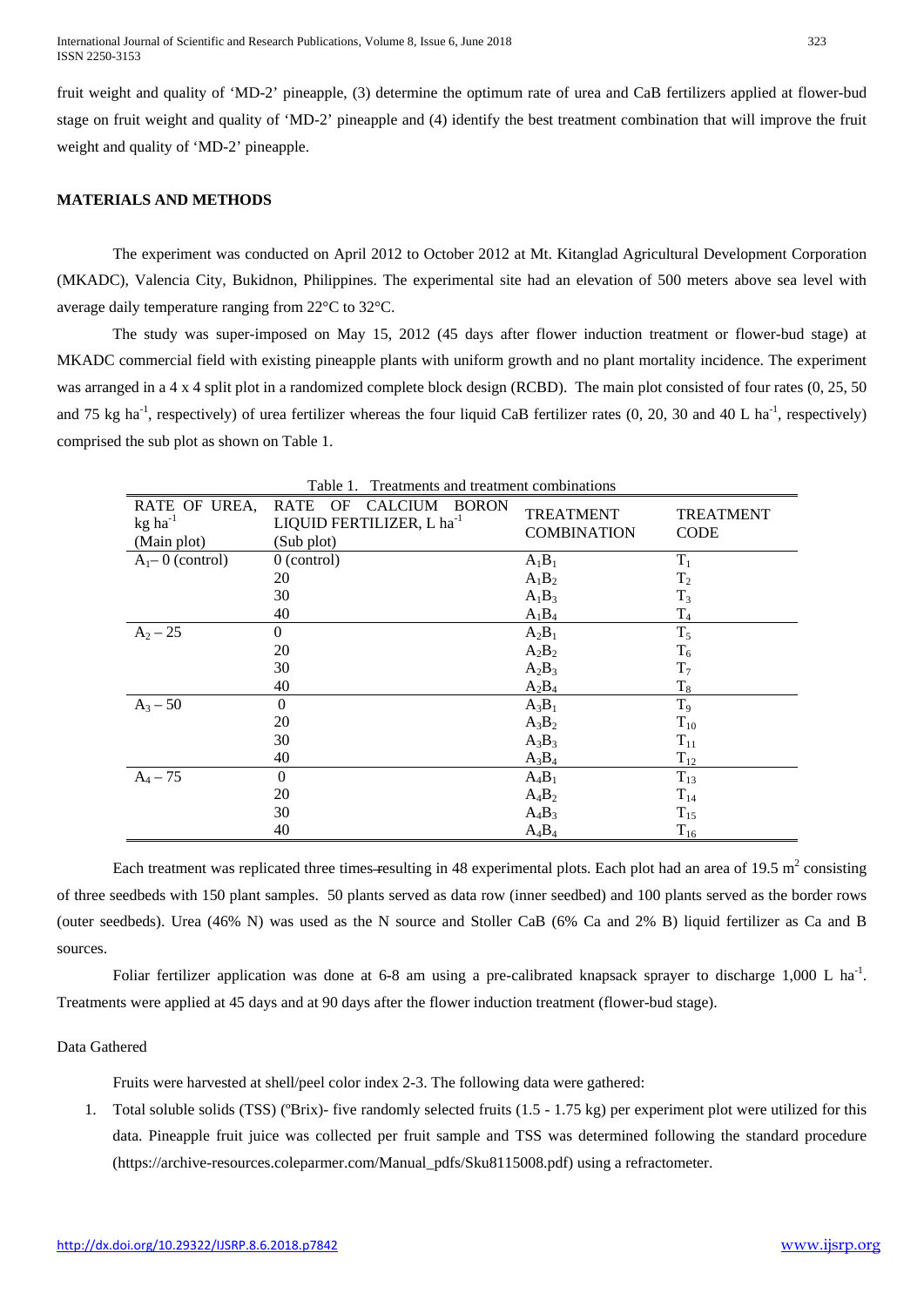2. Titratable acidity (TA)- 10 mL of pineapple juice was placed inside a beaker, and 2 mL of phenolphthalein solution was added. Titration then followed by adding a basic solution (0.1 N NaOH) to the fruit juice until the color turned to light red. The equation below was then used to determine the TA.

TA = mL NaOH added x 0.1 (NaOH concentration) x 0.064 x 100  $\div$  volume of juice

3. Mean fruit weight- 50 fruit samples in the data row were weighed using a pre-calibrated digital weighing scale. Mean fruit weight was determined using the equation:

Average fruit weight (kg) =  $\sum$  fruit weight

50

4. Translucency incidence (TI)- translucency occurs when the fruit cell membranes lose some integrity and allow water to move across into the spaces between the cells (Bartholomew et al., 2003). Translucent fruit has water-soaked appearance and starts to ferment giving poor flavor. In this experiment, 50 fruit samples were visually examined for translucency incidence. At first, fruits were subjected to floatation method in water. The ones that sunk were accounted as translucent fruits (more than 10% of the internal flesh exhibiting translucency). To further verify the translucency incidence, fruits that float in water were sliced into vertical halves. Fruits with more than 10% of the internal flesh exhibiting translucency were recorded. Translucency incidence (TI) in fruits was determined using the equation:

TI (%) =  $\Sigma$  translucent fruits x 100

50

Data gathered were subjected to analysis of variance (ANOVA). Treatment means of significant data/parameters were compared using the Duncan Multiple Range Test (DMRT).

# **RESULTS AND DISCUSSION**

#### **Total Soluble Solids**

Total soluble solids (TSS) is one of the indices used in determining pineapple maturity. To ensure acceptable flavor, a minimum TSS of 13<sup>O</sup> is required (https://www.daf.qld.gov.au/ .../Ch-7-Fresh-Fruit-Varieties.pdf). The TSS of 'MD-2' pineapple fruits ranged from  $13.95^{\circ}$  to  $14.23^{\circ}$  (Table 2) and were comparable in all rates of urea applied. This result supports the report of Py et al (1987) that an increase in N may not affect TSS of pineapple. Further, application of the varying CaB rates resulted to TSS values of 'MD-2' pineapple fruit ranging from  $13.87<sup>o</sup>$  to  $14.23<sup>o</sup>$  and were still comparable. Moreover, no interaction effects were observed between rates of urea and CaB on the TSS content of 'MD-2' pineapple fruit. Results imply that applications of urea and CaB at flower-bud stage of 'MD-2' pineapple has no effect on the TSS content of 'MD-2' pineapple fruits.

#### **Titratable Acidity**

Titratable acidity (TA) is often expressed as citric acid. TA of 'MD-2' pineapple fruits ranged from 0.6 to 0.85 and were comparable in sole applications of urea and CaB fertilizers as well as the treatment combinations (Table 2). These results contradict the report of Py et al (1987) of which free acids in pineapple fruit was reduced as N rate increases. Further, TA values of 'MD-2' pineapple fruits in this experiment was detected to be slightly higher compared to the report of Valleser and Castro (2018) with only 0.48. This could be attributed by the weather condition during fruit development. In the absence of significant variation in environment temperature, irradiance can affect titratable acidity. Bartholomew et al (2003) reported that titratable acidity increased from 0.74 to 1.4% as light was decreased from ambient to 50% of ambient levels.

#### **Fruit Weight**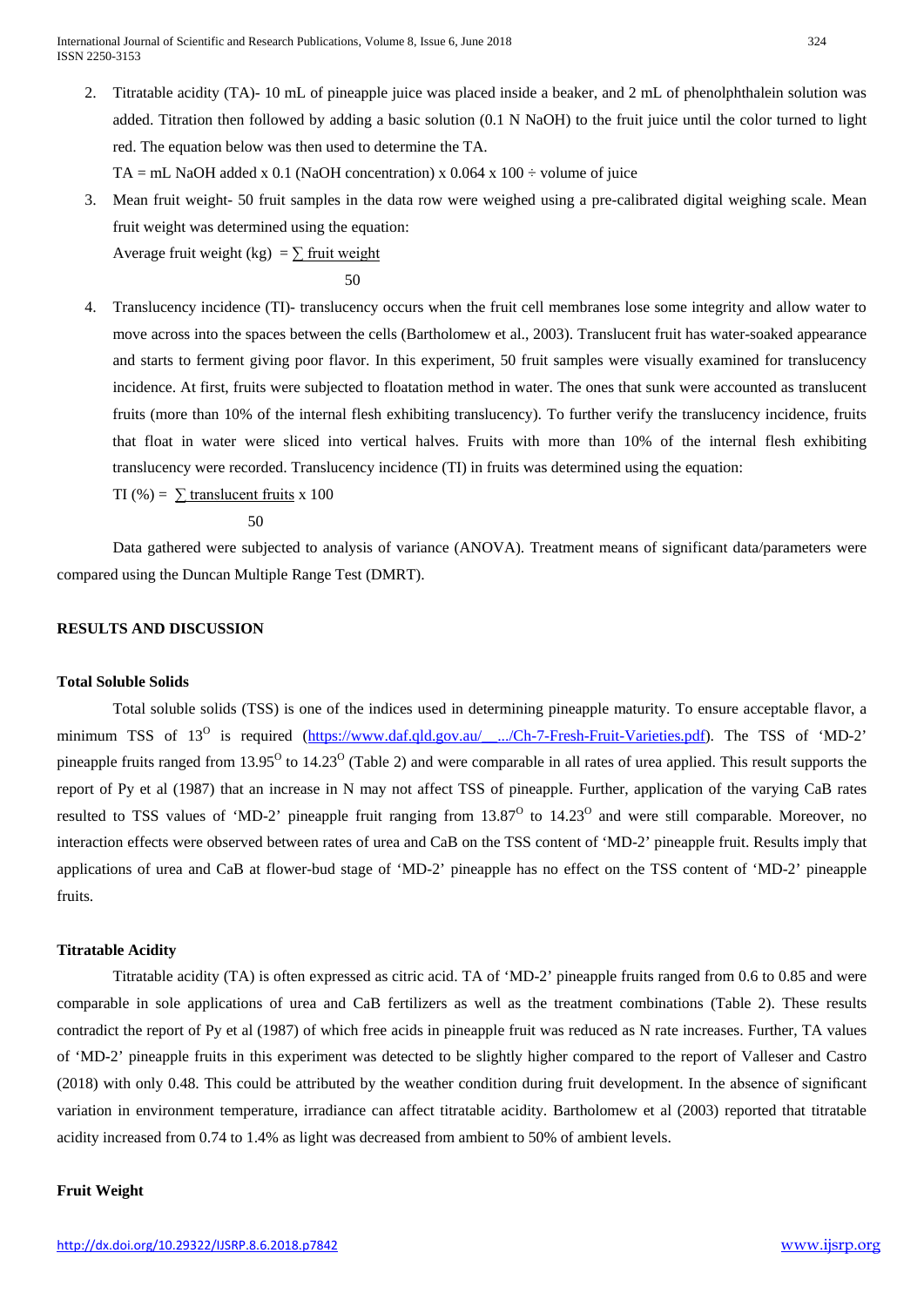Results revealed that urea application at flower-bud stage had significant effects on the fruit weight of 'MD-2' pineapple fruit (Table 3). Application of 75 kg ha<sup>-1</sup> urea produced heavier (1.52 kg) fruits, followed by the application of 50 kg ha<sup>-1</sup> urea with mean fruit weight of 1.44 kg which was comparable to fruits (1.37 kg) produced with 25 kg ha<sup>-1</sup> urea application. No urea application resulted to the lightest mean fruit weight (1.30 kg). Urea has 46% N which influence fruit enlargement when applied during the flower-bud stage of 'MD-2' pineapple (T. Castro, personal communication, November 6, 2012) but rate should be optimized to prevent high translucency incidence. Moreover, Bhugaloo (1999) reported that an increase in fruit weight can be obtained through higher dose of nitrogen application. When nitrogen is deficient, fruit and crown mass are consequently reduced. Also, Bartholomew et al. (2003) reported that increasing amount of nitrogen applied after flower induction treatment improves pineapple fruit weight.

On the other hand, fruit weight of 'MD-2' pineapple was significantly augmented through CaB fertilizer application. 30 L ha<sup>-1</sup> of CaB application resulted to the heaviest fruit weight (1.48 kg), followed by the application of 40 L ha<sup>-1</sup> of CaB with fruit weight of 1.43 kg. Lower rates of CaB (20 L ha<sup>-1</sup> and 0 L ha<sup>-1</sup> or the control) produced inferior fruit weights with 1.38 and 1.34 kg, respectively. The fruit weight increment could be attributed to B rather than Ca. Lin and Chen (2011) reported that 'Tainong No. 13' pineapple fruit weight was better even without Ca (in the form of dolomite) applied. On the other hand, application of B contributed to the improvement of 'Comte de Paris' pineapple fruit weight (Wei et al., 1956). Lin and Chen (2011) also stated that pineapple fruit weight was improved with the application of 30 kg ha<sup>-1</sup> of borax. On the contrary however, Maeda et al (2011) reported that fruit weight of 'Smooth Cayenne' pineapple was not significantly affected by B, but high yield was obtained even with below adequate contents in the soil. With regards to fruit weight, these findings imply that different pineapple varieties inevitably have different responses to Ca and B applications.

Meanwhile, no significant interaction effects were observed between the varying rates of urea and calcium boron on the fruit weight of 'MD-2' pineapple.

#### **Translucency Incidence**

Translucency occurs when the fruit cell membranes lose some integrity and allow water to move across into the spaces between the cells (Bartholomew et al., 2003). Translucency in pineapple is associated with cultivar. For instance, 'MD-2' pineapple develop translucency substantially diminishing its normally very aromatic flavour than 'Smooth Cayenne' cultivar (Sanewski, 2008). Translucency incidence (TI) in 'MD-2' pineapple fruits in response to the varying rates of urea application ranged from 12.83% to 20.50% (Table 3). The application of 75 kg ha<sup>-1</sup> urea resulted to highest 'MD-2' pineapple TI, followed by the treatment where no urea was applied (15.67 %), which was comparable with the application of 50 kg ha<sup>-1</sup> urea (15.50%). Application of 25 kg ha<sup>-1</sup> urea significantly reduced the 'MD-2' pineapple fruit TI to only 12.83%. Higher amount of N resulted also to high translucency incidence (T. Castro, personal communication, November 6, 2012) as what MKADC farm have had experienced in growing 'MD-2' pineapple.

On the other hand, translucency incidence of 'MD-2' pineapple at varying rates of CaB application ranged from 11.83% to 25.83%. No CaB application led to the highest TI, followed by the application of 20 L ha<sup>-1</sup> CaB with 14%. The application of higher rates of CaB (30 L ha<sup>-1</sup> and 40 L ha<sup>-1</sup>) significantly reduced the TI to only 12.83% and 11.83%, respectively. Translucency in pineapple is often associated with Ca nutrition rather than B. When fruit cannot acquire sufficient Ca, cell membranes may lose integrity and lead to leakage and translucency (Silva et al., 2001). Calcium application has been associated with reduced translucency severity in pineapple (Paull and Chen, 2015), a disorder expected to be associated with dysfunctional cell membranes or cell walls. Moreover, pineapple fruit translucency index decreased by 64% as the amount of calcium applied was increased (Silva et al. 2001).

Interaction effects between urea and CaB however, showed no significant effects on TI. This simply implies that sole application of urea and CaB affects the TI of 'MD-2' pineapple rather than combination of the two fertilizers.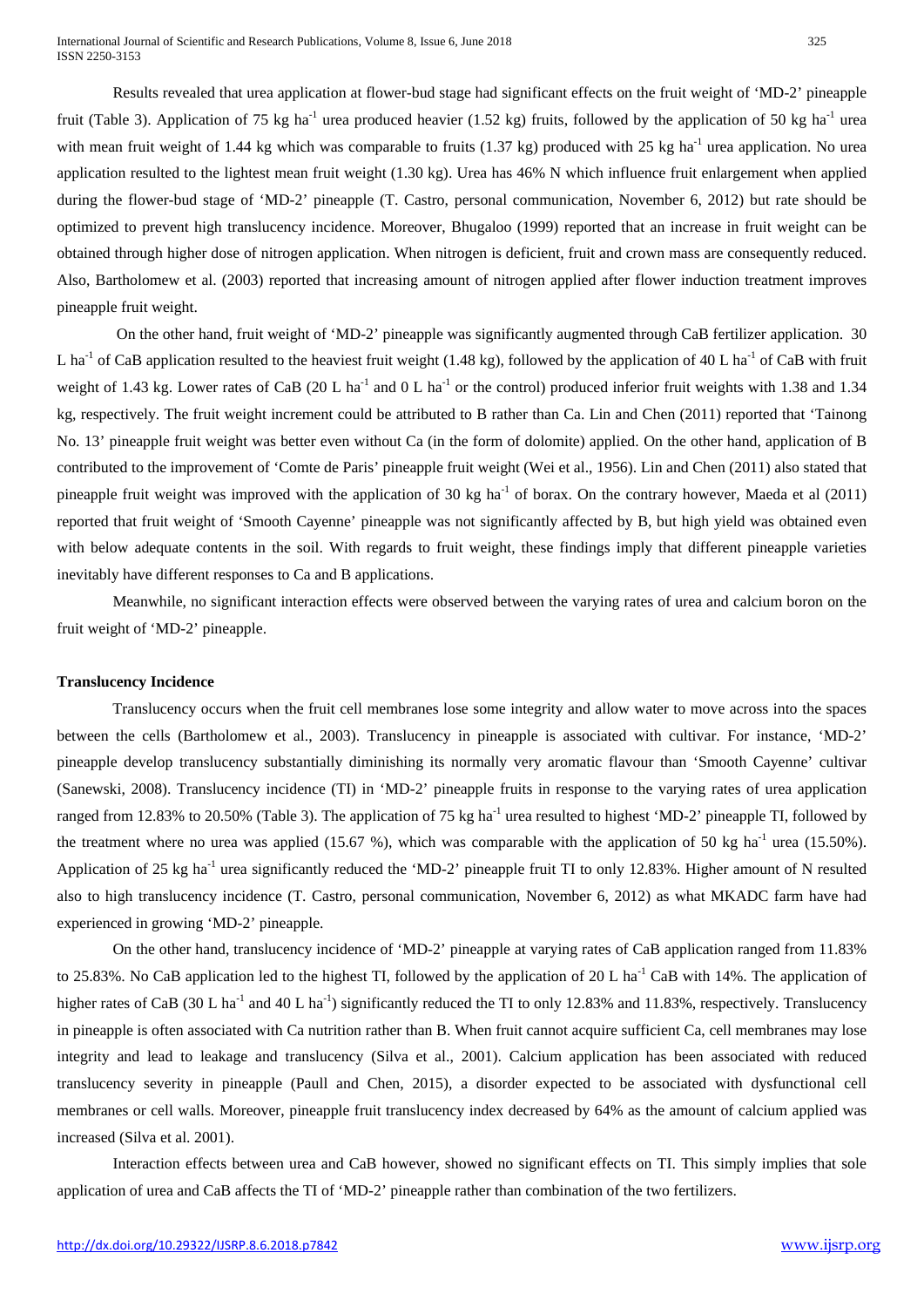| <b>TREATMENT</b>  |                  |                   |       |
|-------------------|------------------|-------------------|-------|
| kg Urea/ha        | Li CaB/ha        | <b>TSS</b>        | TA    |
| $\overline{0}$    | $\boldsymbol{0}$ | 13.66             | 0.69  |
|                   | 20               | 14.65             | 0.83  |
|                   | 30               | 13.72             | 0.74  |
|                   | 40               | 14.18             | 0.77  |
| 25                | $\overline{0}$   | 14.50             | 0.70  |
|                   | 20               | 14.53             | 0.75  |
|                   | 30               | 14.73             | 0.73  |
|                   | 40               | 13.15             | 0.71  |
| 50                | $\boldsymbol{0}$ | 14.67             | 0.64  |
|                   | 20               | 13.69             | 0.78  |
|                   | 30               | 13.54             | 0.81  |
|                   | 40               | 13.92             | 0.85  |
| 75                | $\boldsymbol{0}$ | 13.80             | 0.77  |
|                   | 20               | 14.04             | 0.77  |
|                   | 30               | 14.05             | 0.65  |
|                   | 40               | 14.21             | 0.77  |
| Urea means (A)    |                  |                   |       |
| 0 kg Urea/ha      |                  | 14.05             | 0.76  |
| 25 kg Urea/ha     |                  | 14.23             | 0.73  |
| 50 kg Urea/ha     |                  | 13.95             | 0.77  |
| 75 kg Urea/ha     |                  | 14.02             | 0.74  |
| $CaB$ means $(B)$ |                  |                   |       |
| 0 Li CaB/ha       |                  | 14.16             | 0.70  |
| 20 Li CaB/ha      |                  | 14.23             | 0.79  |
| 30 Li CaB/ha      |                  | 14.01             | 0.73  |
| 40 Li CaB/ha      |                  | 13.87             | 0.78  |
| $F - test$        |                  |                   |       |
| Nitrogen          |                  | ns                | ns    |
| Calcium           |                  | ns                | ns    |
| N x Ca            |                  | ns                | ns    |
| CV(A)             |                  | $\overline{5.55}$ | 14.22 |
| CV(B)             |                  | 7.14              | 15.14 |

| Table 2. | Total soluble solids (TSS) and titratable acidity (TA) of 'MD-2' pineapple in response to varying rates of urea and |
|----------|---------------------------------------------------------------------------------------------------------------------|
|          | CaB applications                                                                                                    |

Table 3. Mean fruit weight and percentage of translucent fruits of 'MD-2' pineapple in response to varying rates of urea and CaB applications

| <b>TREATMENT</b> |              | T 1                    | <b>TRANSLUCENCY</b>      |
|------------------|--------------|------------------------|--------------------------|
| Kg Urea/ha       | Li CaB / ha  | MEAN FRUIT WEIGHT (kg) | <b>INCIDENCE</b><br>(% ) |
| $\boldsymbol{0}$ | $\Omega$     | 1.17                   | 22.67                    |
|                  | 20           | 1.31                   | 15.33                    |
|                  | 30           | 1.38                   | 14.00                    |
|                  | 40           | 1.32                   | 10.67                    |
| 25               | $\mathbf{0}$ | 1.37                   | 25.33                    |
|                  | 20           | 1.35                   | 10.67                    |
|                  | 30           | 1.49                   | 7.33                     |
|                  | 40           | 1.28                   | 8.00                     |
| 50               | $\mathbf{0}$ | 1.43                   | 26.67                    |
|                  | 20           | 1.40                   | 12.66                    |
|                  | 30           | 1.39                   | 11.33                    |
|                  | 40           | 1.55                   | 11.33                    |
| 75               | $\Omega$     | 1.37                   | 28.67                    |
|                  | 20           | 1.47                   | 17.33                    |
|                  | 30           | 1.64                   | 18.33                    |
|                  | 40           | 1.59                   | 17.33                    |

Nitrogen means (A)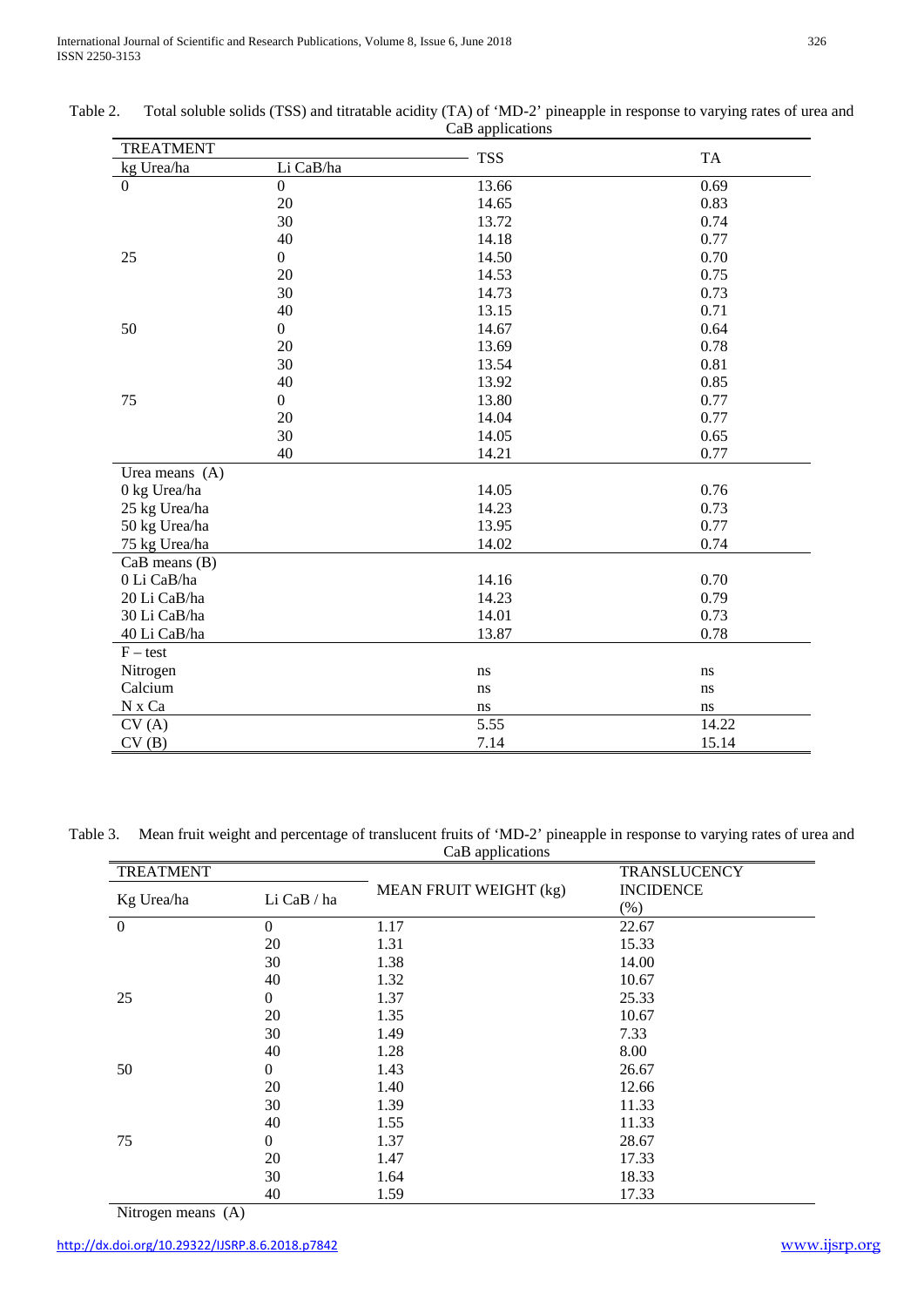International Journal of Scientific and Research Publications, Volume 8, Issue 6, June 2018 327 ISSN 2250-3153

| 0 kg Urea/ha      | 1.30 <sup>c</sup> | $15.67^b$          |
|-------------------|-------------------|--------------------|
| 25 kg Urea/ha     | $1.37^{b}$        | $12.83^c$          |
| 50 kg Urea/ha     | $1.44^{b}$        | $15.50^{b}$        |
| 75 kg Urea/ha     | $1.52^{\rm a}$    | $20.50^{\text{a}}$ |
| Calcium means (B) |                   |                    |
| 0 Li CaB/ha       | 1.34 <sup>c</sup> | $25.83^{a}$        |
| 20 Li CaB/ha      | 1.38 <sup>c</sup> | 14.00 <sup>b</sup> |
| 30 Li CaB/ha      | 1.48 <sup>a</sup> | $12.83^c$          |
| 40 Li CaB/ha      | $1.43^{b}$        | $11.83^c$          |
| $F - test$        |                   |                    |
| Nitrogen          | *                 | $***$              |
| Calcium           | $\ast$            | $***$              |
| N x Ca            | $N_{S}$           | ns                 |
| CV(A)             | 9.49              | 12.36              |
| CV(B)             | 8.11              | 17.17              |

#### **CONCLUSIONS**

Applications of urea and CaB fertilizers at flower-bud stage did not influenced the total soluble solids and titratable acidity of 'MD-2' pineapple. On the other hand, application of urea at 75 kg ha<sup>-1</sup> resulted to heaviest 'MD-2' pineapple fruit weight but translucency incidence also increased. Whereas, sole applications of 25 kg ha<sup>-1</sup> urea and 30 L ha<sup>-1</sup> CaB resulted to heavier fruit weights with reduced translucency incidence of 'MD-2' pineapple. It is still necessary to optimize the rates of urea and CaB applications at the flower-bud stage of 'MD-2' pineapple to minimize the likelihood of translucent fruits.

## **ACKNOWLEDGMENT**

The authors extend their sincere gratitude to Mt. Kitanglad Agricultural Development Corporation for funding this research. Appreciation is likewise extended to Engr. Tomy S. Castro (former Research Director, MKADC) and Dr. Nonilona P. Daquiado (Professor, Central Mindanao University) for the technical support.

## **REFERENCES**

- Bhugaloo, R.A., J.A. Lalouette, D. Y. Bachraz, and N. Sukerdeep. 1999. Effect of different levels of nitrogen on yield and quality of pineapple variety Queen Victoria. Annual Meeting of Agricultural Scientists. 3: 75-80
- Bartholomew, D. P., E. Malezieux, G. M. Sanewski and E. Sinclair. 2003. Inflorescence and fruit development and yield. In: The pineapple: botany, production and uses (eds: D. P. Bartholomew, R. E. Paull, and K. G. Rohrbach). CAB International [https://archive-resources.coleparmer.com/Manual\\_pdfs/Sku8115008.pdf.](https://archive-resources.coleparmer.com/Manual_pdfs/Sku8115008.pdf) Retrieved on May 17, 2018

[https://www.daf.qld.gov.au/\\_\\_.../Ch-7-Fresh-Fruit-Varieties.pdf.](https://www.daf.qld.gov.au/__.../Ch-7-Fresh-Fruit-Varieties.pdf) Retrieved on May 15, 2018

- Lin, Y.H. and J.H. Chen. 2011. Effects of dolomite and borax on the quality of Tainung no. 13 pineapple. Pak. J. Bot. 43(1): 549- 558
- Maeda, A.S., S. Buzetti, A.C. Boliani, C.G.S. Benett, M.C.M.T. Filho and M. Andreotti. 2011. Foliar fertilization on pineapple quality and yield. Agropec. Trop., Goiânia. 41(2): 248-253
- Paull, R.E. and N.J. Chen. 2015. Pineapple translucency and chilling injury in new low-acid hybrids. Acta Horticulturae 1088: 61- 66.
- Paull, R.E. and O. Duarte. 2011. Tropical fruits (2<sup>nd</sup> ed.). In: Crop production science in horticulture series (ed. Atherton, J.). CAB International
- Philippine Statistics Authority. 2016. Major fruit crops quarterly bulletin. Retrieved from http//www.psa.gov. ph
- Py, C., J.J. Lacoeville and C. Teisson. 1987. The pineapple: cultivation and uses. G.P. Maisonneuve et Larose, Paris, France
- Sanewski, G.M. 2008. Imported hybrid cultivar comparisons. Newsletter of the pineapple working group. International Society for Horticultural Science. Issue No.1